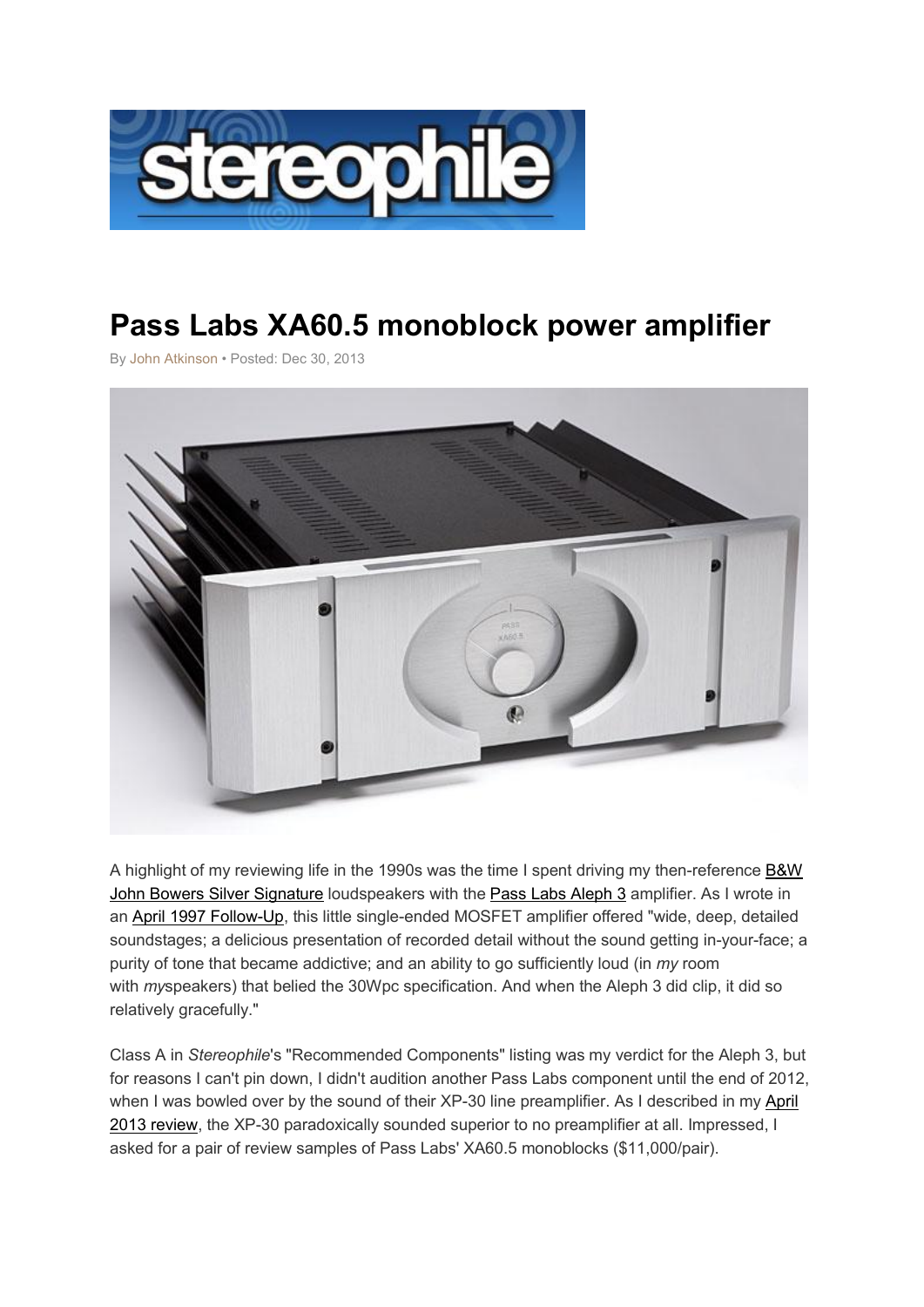## **Supersymmetry**

Whereas the Pass Labs preamplifiers are designed by Wayne Colburn, the power amplifiers are the work of company founder and high-end audio veteran Nelson Pass, who even lays out his own circuit boards. The X-model amplifiers, beginning with the X1000 in 1998, were the first implementation of Nelson Pass's patented Supersymmetry topology (see "Nelson Pass on the Patents of Pass"). The XA series, which debuted in 2002, combined Supersymmetry with the single-ended class-A operation of the Aleph series. The XA.5 models offer detail improvements over the XAs.

Supersymmetry was described in US Patent 537689, *Amplifier with gain stages coupled for differential error correction*, granted in 1994: "An object of the invention is to provide a high fidelity amplifier that accepts both balanced and unbalanced input signals, amplifies the input signal with as little added distortion and noise as possible, rejects common mode noise components of the input signal, and produces a balanced differential output signal. . . . [T]he above object is met by an amplifier circuit having two identical inverting amplifier stages that are coupled together in such a way that the amplified signal output from one stage is fed negatively to the other stage so as to be reinforced differentially at the output of this other stage, while distortion and noise contributions by an amplifier stage to its output are fed positively to the other stage so as to be recreated in common mode at the output of this other stage. Thus, the input signal is amplified and provided on balanced differential outputs with the common mode component unamplified, while any amplification errors contributed by the amplifier stage appear in common on both outputs and are thus differentially cancelled."

This simple topology is common throughout the Pass line, the major differences being in the power supplies and biasing. Nelson Pass described the circuit used in his XA-series amplifiers in an article available here: "We approached the development of the XA series with an eye to creating a warm/sweet X amplifier, or conversely, a powerfully dynamic Aleph. The successful result is a circuit which is described as balanced, single-ended class-A, consisting of two balanced Aleph amplifiers sharing a single differential input pair of transistors.

"The amplifier has only the two stages, an input stage of a balanced pair of input MOSFETs, and the output stage, a balanced pair of single-ended class-A power MOSFETs. . . . Feedback is used only to set the gain and correct for dissimilarities between the two matched output stages. There are no adjustments. There are no frequency-compensation capacitors. The amplifiers are unconditionally stable and reliable into any load. . . . The XA amplifiers operate at approximately 33% efficiency, that is to say they idle at three times their rated output."

Pass elaborated on this description in a conversation with *Stereophile*'s Brian Damkroger while Brian was preparing his May 2009 review of the XA30.5 stereo amplifier: "In the XA.5 amps the bias is set quite high, so that the output stage operates in class-A up to the rated output and emulates a single-ended amplifier at low levels." The circuit topology is "a push-pull output stage in parallel with a constant current source. The *n* channel, which handles the push, or plus, side of the push-pull, is biased at a higher level than the *p*, or negative channel. At very low power levels, the *p* channel doesn't see the current source and the output is effectively that of the *n* channel functioning in single-ended mode. At higher levels, both *n* and *p* devices contribute to the output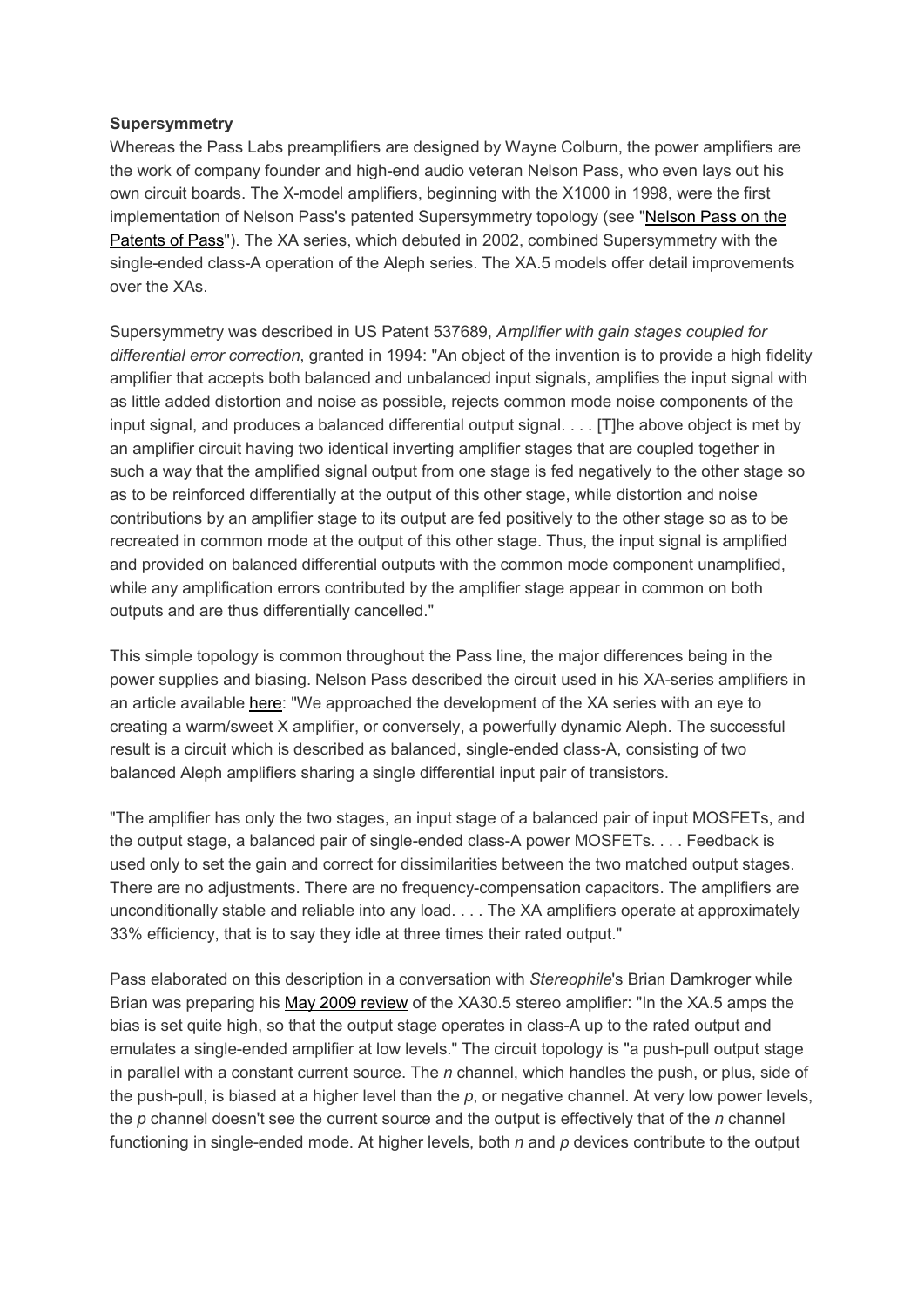as a push-pull pair, operating in class-A mode up to the amp's rated output and class-AB beyond that point."

Pass Labs' XA amplifiers therefore offer the promise of allowing their owner to have his singleended, class-A cake, and eat it at high powers, too.

# The XA60.5 . . .

. . . is the next-to-bottom model in Pass's XA line. A monoblock housed in the same case as the XA30.5 stereo amplifier, its sculpted, gray-anodized aluminum fascia cleverly incorporates handles, and is dominated by a large, blue-illuminated meter that indicates the output stage's current draw. As there is a substantial bias current, the meter's needle points resolutely upward, with no motion until the output current exceeds the bias and the amplifier starts to operate in class-AB mode.

The rear panel of the black-painted aluminum case has the same two pairs of binding posts as the stereo amplifier, but wired in parallel to facilitate speaker biwiring. A third pair of binding posts is used for 12V trigger operation, while there is a single XLR input jack, and an RCA jack wired in parallel with pins 1 and 2 of the XLR, for single-ended input signals. The sides of the chassis comprise the massive heatsinks required for class-A output-stage operation, these in the form of angled "wings" rather than the usual vertical fins.



The XA60.5's interior is dominated by a large Plitron toroidal power transformer mounted behind the front panel. This is flanked by two circuit boards running the full depth of the amplifier, each carrying 10 pairs of complementary power MOSFETs—way more than you'd have thought necessary for an amplifier rated at 60W. If you consider that class-A operation up to 60W into 8 ohms requires a constant DC bias current of just under 2A (according to a quick, back-of-theenvelope calculation), dividing this current among so many devices results in very little thermal stress on each. Nelson Pass says that the actual chip temperatures are about 70°C (158°F) below their rated maximum. But with that much bias current, a class-A amplifier will run hot, "about 25°C [77°F] above ambient," according to Pass.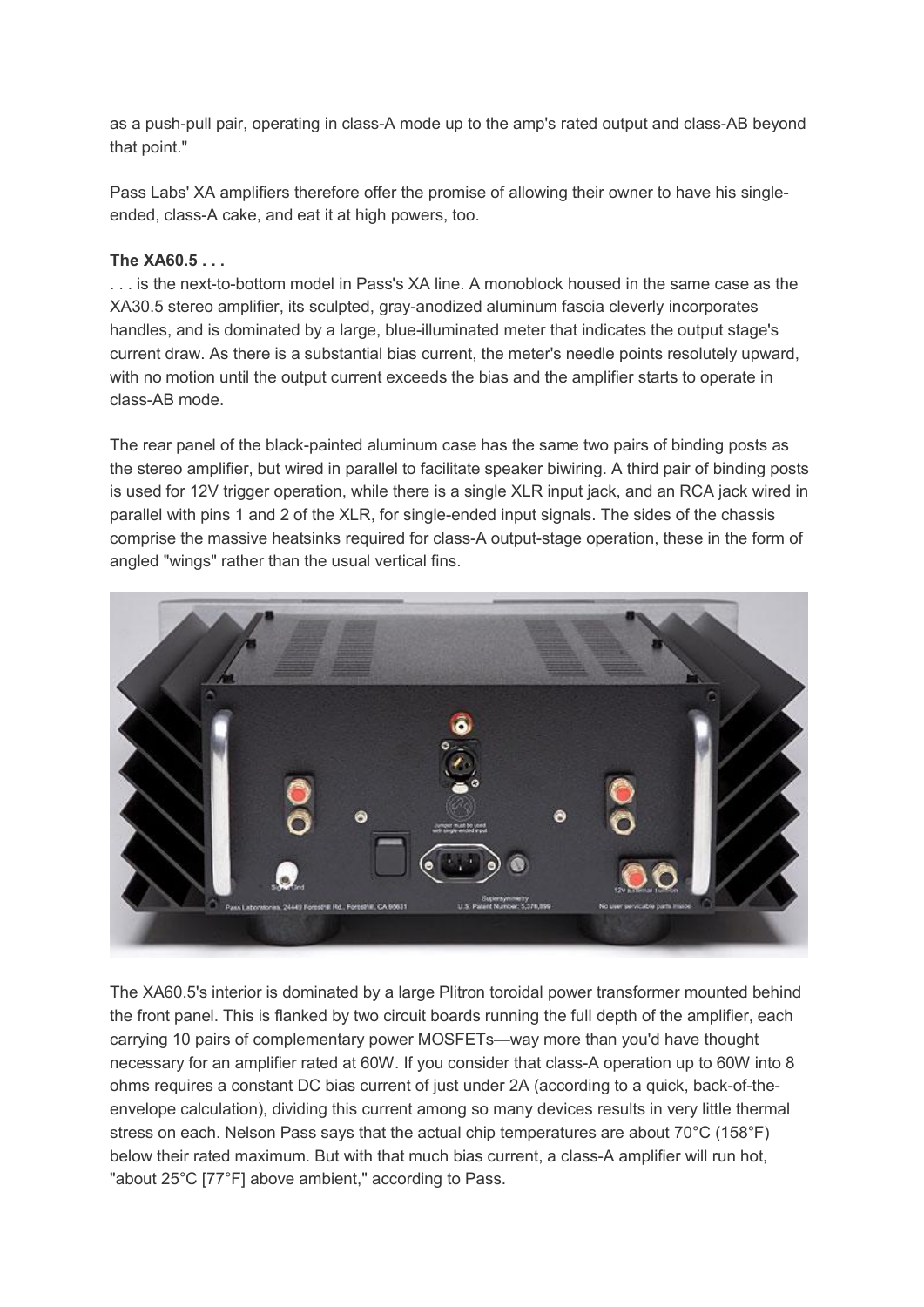Three circuit boards occupy the real estate at the rear of the chassis. On the big, bottommost board are 24 large, electrolytic power-supply capacitors and a couple of devices, presumably voltage regulators, mounted on tall heatsinks. The small, topmost board carries the XA60.5's input stage, and is supported by a slightly larger motherboard that appears to contain the output bias-setting circuitry and other housekeeping components. The connections from the power supply to the output stages and from those to the output terminals are implemented with largegauge wire rather than the copper bus bars seen in some other high-end power amplifiers. But with the XA60.5's relatively modest power output, this will not be an issue.

The XA60.5's exterior design was the work of Pass Labs president Desmond Harrington, who told me he moved from Krell to create "temples for Nelson's designs."

## Sound quality

I used the XA60.5s for my review and for recreational listening over a period of three months. There was an unavoidable gap in the summer, however, when my listening room, which lacks airconditioning, was not a comfortable environment for amplifiers that run as hot at the XA60.5s. I was fortunate enough to be able to use two superbly transparent loudspeakers with the Pass Labs: Wilson Audio Specialties' Alexias (reviewed in December 2013), and Vivid Audio's Giya G3s (to be reviewed in the spring). My auditioning comments are based on my experiences with both pairs of speakers.

I began playing guitar in my teens, but switched to bass guitar when asked to join a band that already had two guitarists. I've played bass ever since, and had similar experiences with other kinds of music and ensembles I've joined over the years. With an early-music ensemble, I envisaged myself playing krummhorns and treble viols; instead I found myself playing the viola da gamba and the rackett or *Wurstfagott* (sausage bassoon), a double-reed ancestor of the bassoon. Playing the recorder with a baroque ensemble, I almost always played the big bass instruments. When I asked my then-recorder teacher, Nancy Winkelmann, if I could play the highpitched treble and descant recorders, she replied that anyone could play melodies, but it was the rare musician who fully grasped the importance of the bass lines to/in ensemble playing. (I *think* it was a compliment.)

I dip into this bit of autobiography to explain why my sonic judgments begin with an evaluation of a component's performance in the bass. If the low frequencies don't reach a certain standard, then the shortfall can't be compensated for by good or even great sound at higher frequencies. Perhaps paradoxically, this is why I so often have preferred small speakers. While their lowfrequency extension is nonexistent, their reproduction of the upper bass can have a clarity and a purity—an ability to play tunes, if you will—that is too often denied larger, ported designs.

So let me get the single shortfall in the XA60.5's sound out of the way: While its low frequencies were extended and weighty, the Pass Labs amplifier's bass was also somewhat softened compared with that of the Classé CT-M600 monoblocks that have been my reference since I reviewed them in March 2011.

Back in 2005, Erick Lichte asked me to add a bass-guitar part to a studio recording the Minnesotan male-voice choir Cantus had made of the evergreen carol "Deck the Halls," which was to be included on a CD of Christmas music. I had used the graphic EQ and compression offered by a Phil Jones Bass Briefcase to modify the sound of my Fender Precision, but had then, in the final mix, added a slight boost between 50 and 100Hz to fatten the sound a bit more. The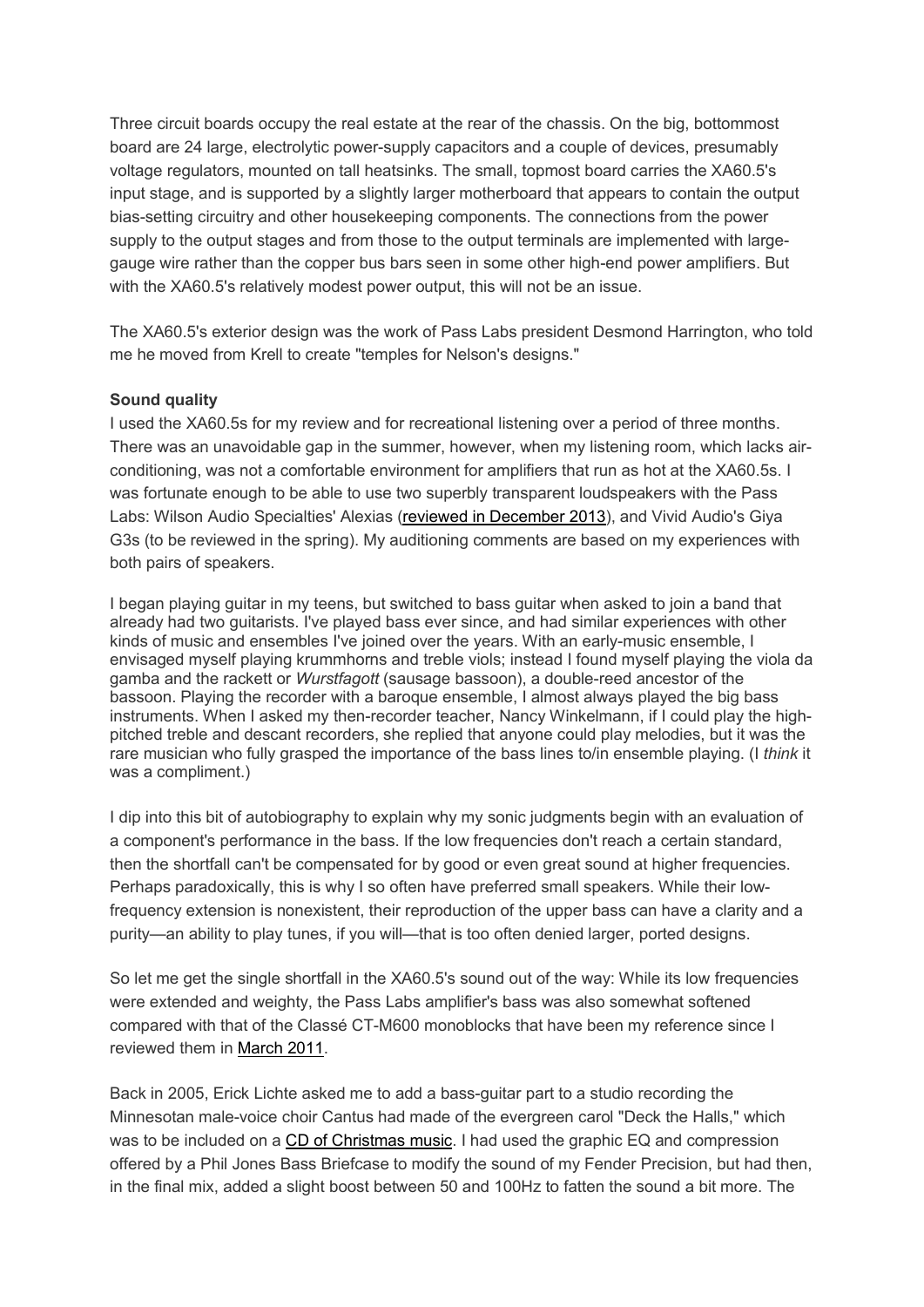result was just what Erick needed to release *Comfort and Joy: Volume Two* (Cantus CTS-1205), and with the Classé monoblocks, the balance between the Fender's weight and definition sounded just as I had intended. But listening to just the drums and bass on this track with the XA60.5s, it sounded as if I'd overdone the midbass equalization by perhaps half a dB.

But this relatively minor departure from perfection didn't prevent me from appreciating what the Pass Labs did elsewhere in the audioband. I recently bought and downloaded Benjamin Zander's performance of Mahler's Symphony 2, "Resurrection," with the Philharmonia Orchestra (24 bit/192kHz ALAC files, Linn CKD 452). This was recorded by the team responsible for some of Telarc's great-sounding orchestral recordings, including Elaine Martone as co-producer and Robert Friedrich of Five/Four Productions. The "Resurrection" is an enormous, episodic work with huge orchestral climaxes contrasted against chamber-scaled sections in which a single solo instrument, a violin or a woodwind, takes the lead. Despite their modest power rating, the XA60.5s had no problem coping with the work's huge dynamic range. In one Maxellian moment almost 10 minutes into the third movement, *In ruhig fliessender Bewegung*, the immense scare chord blew the wind past my ears even with the less-sensitive Vivid speakers. However, the rumbling bass drum in this movement needed a little more control than the Passes could bring to bear.



The XA60.5s defined a wide, deep soundstage with this recording. In the second movement,*Andante moderato*, the strings' pizzicato rendering of the triple-time tune illuminated the acoustic of the Watford Colosseum, a hall I knew well back when it was known as Watford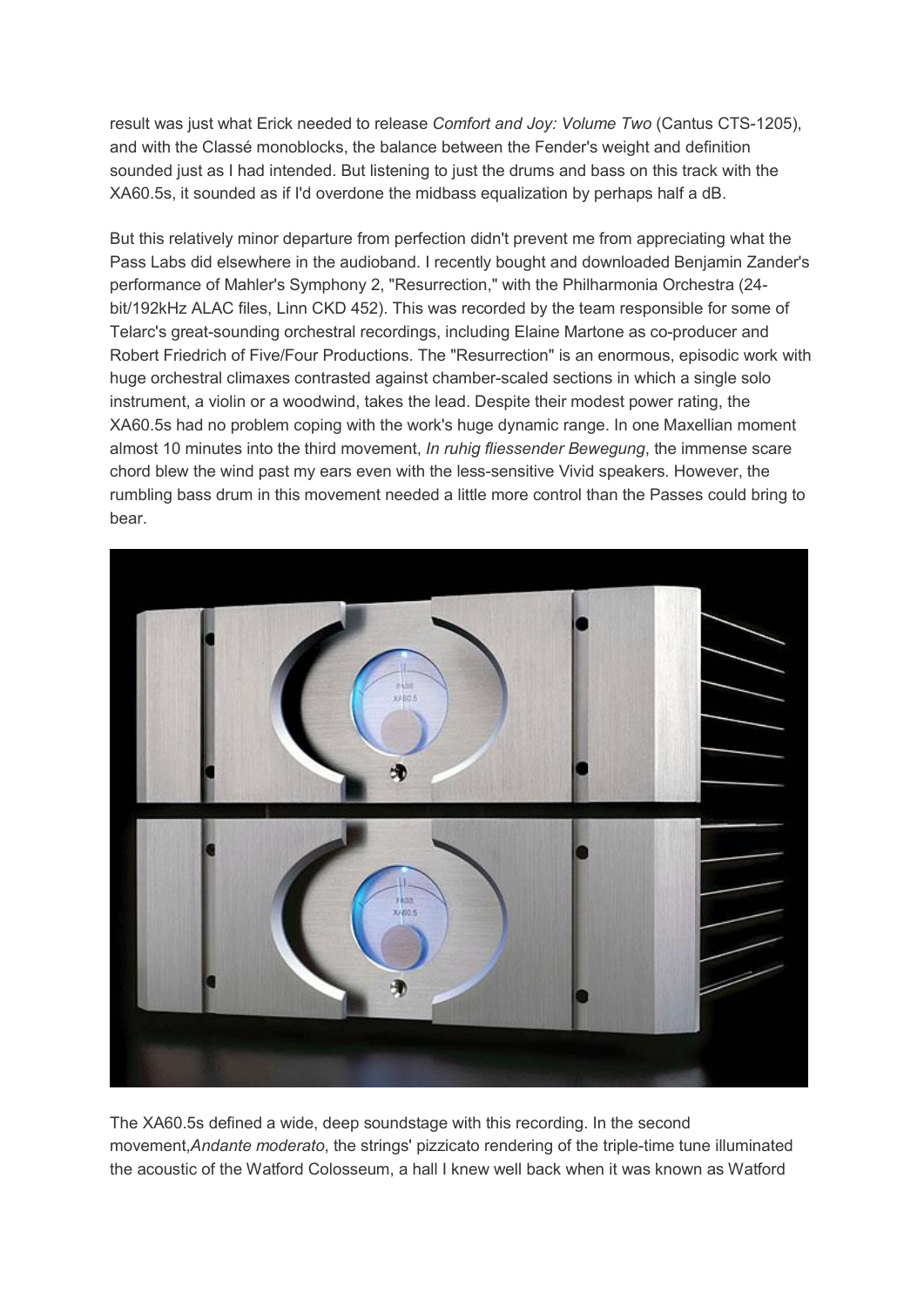Town Hall. The same was true for the declamatory timpani at the start of the third movement, and the offstage brass choir at the start of the massive final movement was in the next borough. But the violin sections could be clearly heard to be drier than the woodwind and brass, the soundstage on this recording having a somewhat wide-angle perspective.

The fourth movement, *Urlicht*, has a lyric taken from *Des Knaben Wunderhorn*. Mezzo-soprano Sarah Connolly's opening line, "O Röschen rot!" (O little red rose!), raised goose bumps, so creamy and natural did her voice sound through the XA60.5s. As the solo violin and flute took turns weaving around her line, the image of the singer hung there between the speakers. To employ a still-meaningful cliché, her image was palpably real and fully fleshed out, rather than the two-dimensional stage flat so often produced by lesser amplifiers.

The XA60.5s didn't work their magic only with female voices. The unaccompanied choir that quietly enters two-thirds of the way through the "Resurrection"'s final movement were present in my listening room. The late Lowell George, in "20 Million Things to Do," from Little Feat's*Hotcakes & Outtakes: 30 Years of Little Feat* (ALAC files ripped from CD, Warner Archives/Rhino R2 79912), was resurrected in my room. The amplifier's high frequencies were neither exaggerated nor rolled off. When George knocks over the music stand in this track, it was as startling as it would have been in real life, yet without any spotlighting of the treble.

As I write these words, I'm listening to a live CD Stephen Mejias gave me, Hildur Gudnadóttir's*Leyfdu Ljósinu* (Touch TO:90), which I'd mentioned in my review of Pass Labs' XP-30 preamplifier. For the title track, Gudnadóttir constructs soundscapes comprising a looped motif based on a major-second interval that at first is underpinned by long, bowed notes on her cello, then by sung notes that first echo, then clash with the harmonies established by the cello. As each looped clone of the singer entered, it occupied its own place in the stage, unambiguously hanging there as the track develops. The voice is closely miked, but there was no sense of it being thrust forward at me, as it was with the Lamm M1.2 Reference monoblocks I reviewed in April 2012. When the cello reenters halfway though the track, growling octave-doubled harmonies as the voices recede into echoing, time-stretched space, it's a goose-bump moment. The Pass Labs amplifiers neither spotlit nor sweetened the sound of this inventive recording, instead quietly stepping out of the music's way—as, indeed, they should.

#### Summing Up

I don't have much to say about the Pass Labs XA60.5 other than this: It is the best-sounding amplifier I have ever used. It's not perfect—I'd like my speakers' low frequencies controlled by a slightly tighter fist—but the XA60.5's magic midrange and sweet, detailed highs more than compensate, and are wholly addictive. And when you consider that, at \$11,000/pair, the XA60.5 is relatively affordable, it's Class A all the way!

Description: Solid-state monoblock power amplifier. Inputs: 1 single-ended (RCA), 1 balanced (XLR). Outputs: 2 pairs binding posts. Rated power output (1kHz at 1% THD+N): 60W into 8 ohms (17.8dBW), 120W into 4 ohms (17.8dBW). Voltage gain: 26dB. Frequency range: 1.5Hz– 100kHz. Output noise: 200µV. Input common-mode rejection ratio: 60dB. Input impedance: 30k ohms (balanced), 20k ohms (unbalanced). Input sensitivity: 1.1V for full output. Damping factor: 150, equivalent to output impedance of 0.05 ohm. Operating temperature: 127°F (53°C). Power consumption at idle: 200W.